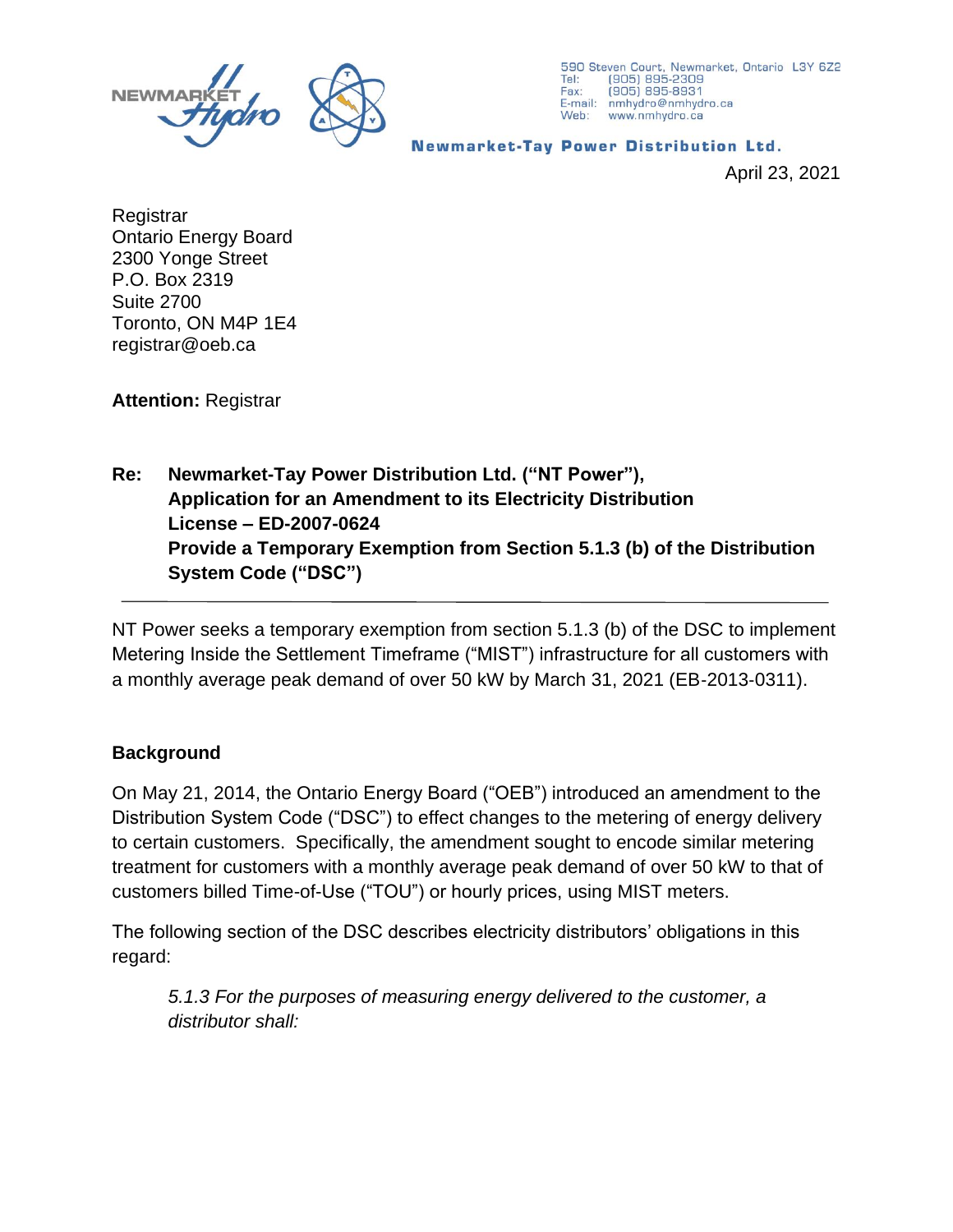*(a) install a MIST meter on any new installation that is forecast by the distributor to have a monthly average peak demand during a calendar year of over 50 kW; and*

*(b) have until August 21, 2020 to install a MIST meter on any existing installation that has a monthly average peak demand during a calendar year of over 50 kW.*

NT Power submitted a letter on June 16, 2020 for an extension of the timeline to implement section 5.1.3 of the DSC to July 30, 2021. The request for the extension was due to challenges of the COVID-19 pandemic that resulting in significant delays from the meter supplier and installation social distance requirements to ensure worker safety.

On July 23, 2020, a Decision and Order was issued amending licenses of electricity distributors to provide a temporary exemption from Section 5.1.3 (b) of the distribution system code until March 31, 2021.

The Decision and Order issued by the OEB indicated that if distributors required any extension beyond March 31, 2021, they would be required to make a separate application.

## **Application**

NT Power has implemented MIST meter installations as the standard operating procedure for new installations according to the DSC section 5.1.3 (a). NT Power has installed interval meters for all MIST accounts, however, the CIS billing procedures required for MIST accounts will not be ready for April billing required for DSC section 5.1.3 (b).

In 2020, NT Power ordered meters required for the MIST conversion program with an expected delivery date of November to December. However, due to the COVID-19 pandemic and delays with manufacturing, NT Power received the majority of the meters in February, 2021. In order to attain the March 31, 2021 deadline, NT Power contracted additional field resources for the meter installations. All MIST meters across its service territories were successfully installed by the March 31, 2021.

In conjunction with the MIST installations, NT Power is undergoing a CIS merger between its two rate zones. A tremendous amount of time and effort from the Information Technology and Customer Service teams has been required for the CIS implementation. Based on original project timelines, NT Power expected the CIS merger to be successfully tested and completed in time for the first MIST billing month.